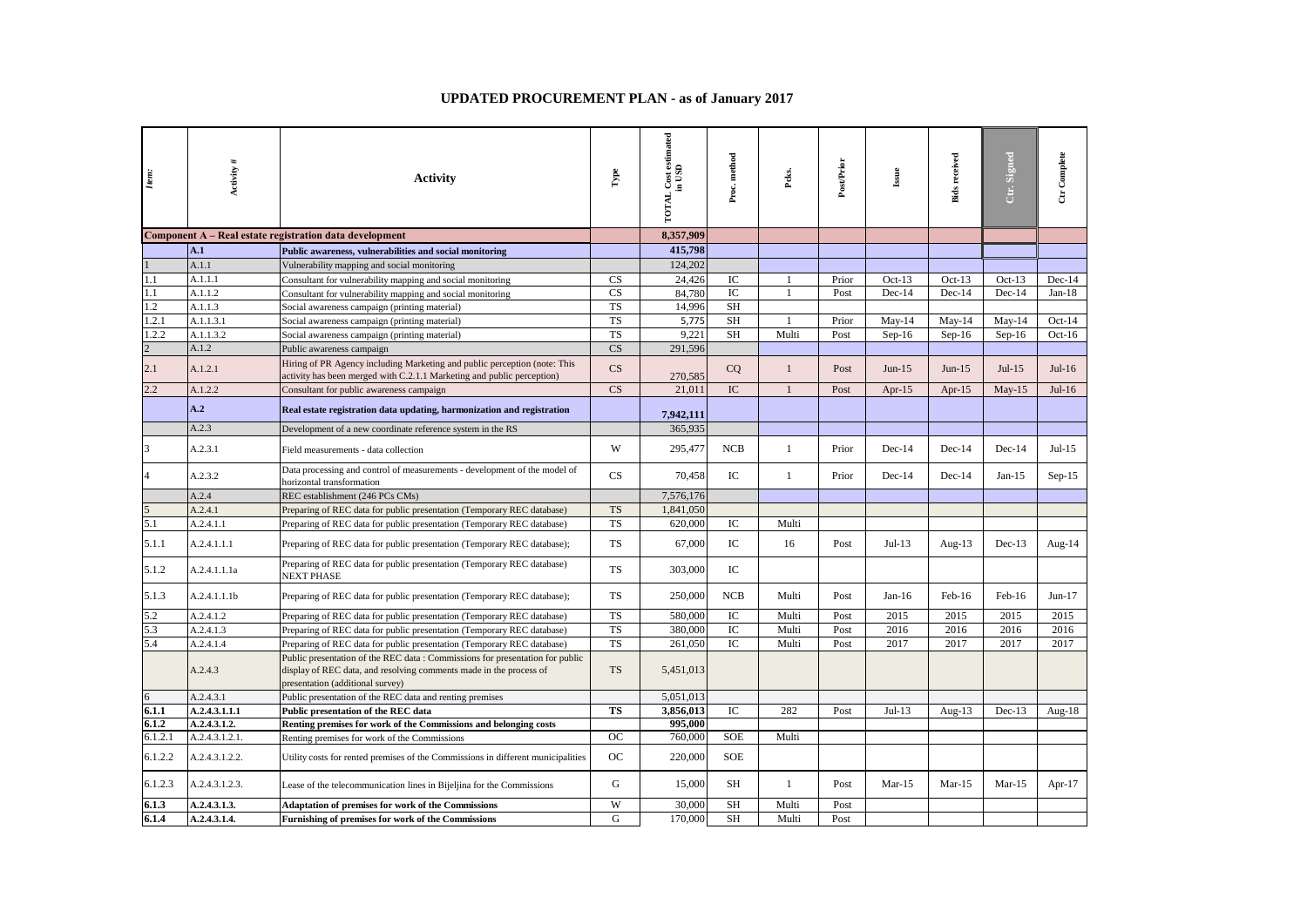| 6.1.4.1   | A.2.4.3.1.4.1  | Furnishing of premises for work of the Commissions                                                                                                                                         | G                      | 100,000   | <b>SH</b>  | Multi          | Post  | $Dec-15$  | $Jan-15$  | $Jan-15$ | $Dec-16$  |
|-----------|----------------|--------------------------------------------------------------------------------------------------------------------------------------------------------------------------------------------|------------------------|-----------|------------|----------------|-------|-----------|-----------|----------|-----------|
| 6.1.4.1.1 | A.2.4.3.1.4.2  | Furnishing of premises for work of the Commissions                                                                                                                                         | G                      | 20,000    | <b>SH</b>  | Multi          | Post  | $Sep-16$  | $Sep-16$  | $Oct-16$ | $Oct-16$  |
| 6.1.4.2   | A.2.4.3.1.4.2  | Procurement of air-conditioners and heaters                                                                                                                                                | G                      | 30,000    | <b>SH</b>  | Multi          | Post  | $Nov-15$  | $Nov-15$  | $Nov-15$ | $Dec-15$  |
| 6.1.4.3   | A.2.4.3.1.4.3  | Procurement of video-surveillance                                                                                                                                                          | G                      | 20,000    | <b>SH</b>  | $\mathbf{1}$   | Post  | $Oct-16$  | $Oct-16$  | $Oct-16$ | $Nov-16$  |
|           | A.2.4.3.2      | Resolving comments made in the process of presentation (additional survey)                                                                                                                 |                        | 400,000   |            |                |       |           |           |          |           |
| 7.1       | A.2.4.3.2.1    | Resolving comments made in the process of presentation (additional survey)                                                                                                                 | <b>TS</b>              | 100,000   | <b>NCB</b> | Multi          | Post  |           |           |          |           |
| 7.2       | A.2.4.3.2.2    | Resolving comments made in the process of presentation (additional survey)                                                                                                                 | TS                     | 100,000   |            | Multi          | Post  | 2015      | 2015      | 2015     | 2015      |
| 7.3       | A.2.4.3.2.3    | Resolving comments made in the process of presentation (additional survey)                                                                                                                 | <b>TS</b>              | 100,000   |            | Multi          | Post  | 2016      | 2016      | 2016     | 2016      |
| 7.4       | A.2.4.3.2.4    | Resolving comments made in the process of presentation (additional survey)                                                                                                                 | TS                     | 100,000   |            | Multi          | Post  | 2017      | 2017      | 2017     | 2017      |
| 8         | A.3            | Vectorization and cadastral database creation (The budget for this activity<br>has been merged with A.2.4)                                                                                 | <b>TS</b>              | $\bf{0}$  |            |                |       |           |           |          |           |
| 9         | A.4            | Study - definition of optimal model for REC establishment (The budget for<br>this activity has been merged with A.2.4)                                                                     | $\overline{\text{CS}}$ | $\bf{0}$  |            |                |       |           |           |          |           |
|           |                | Component B - Real estate registration infrastructure development                                                                                                                          |                        | 6,294,588 |            |                |       |           |           |          |           |
|           | B.1            | <b>Working conditions improvement</b>                                                                                                                                                      |                        | 4,605,800 |            |                |       |           |           |          |           |
|           | B.1.1          | Office purchase and modernization                                                                                                                                                          |                        | 3,693,462 |            |                |       |           |           |          |           |
| 10        | <b>B.1.1.1</b> | Architect required for civil works                                                                                                                                                         | CS                     | 22,729    | CQ         | $\mathbf{1}$   | Prior | $Sep-13$  | $Oct-13$  | $Dec-13$ | $Dec-15$  |
| 11        | B.1.1.2        | Design & Supervision of Office Reconstruction / Rehabilitation work                                                                                                                        |                        | 68.187    |            |                |       |           |           |          |           |
|           | <b>B.1.1.3</b> | Upgrading of existing building of LOU in Bijeljina (cadastre) [ or purchase of<br>new office space for the LR and for the Center for Digital Archive RGA in<br>Bijeljina]                  | W/G                    | 1,077,635 | <b>NCB</b> | Multi          | Prior | Mar-16    | Mar-16    | Mar-16   | $May-16$  |
| 13        | <b>B.1.1.4</b> | Real Estate Purchase of new premises / Branch offices in:<br>I.N.Sarajevo, Srebrenica, Sokolac, Kneževo, Lopare, Ribnik, Trebinje,<br>Nevesinje, Šipovo, Rudo, Skelani, Petrovo and Osmaci | G                      | 2,524,911 | N/A        | N/A            | N/A   |           |           |          |           |
| 13.1      | <b>B.1.1.4</b> | Real Estate Purchase of new premises / Branch offices in: Kneževo, Lopare,<br>Ribnik, Trebinje, Nevesinje, Šipovo, Rudo, Skelani, Petrovo and Osmaci                                       | G                      | 2,801,864 |            |                |       | 2015-2016 |           |          |           |
| 13.2      | B.1.1.4.1      | Real Estate Purchase of new premises in 2014 / Branch offices in:<br>I.N.Sarajevo and Srebrenica                                                                                           |                        | 367,197   | N/A        | N/A            | N/A   | $Jul-13$  | Aug-13    | $Jan-14$ | $Jan-14$  |
| 13.3      | B.1.1.4.2      | Rehabilitation work of new premises / Branch offices & in : I.N.Sarajevo and<br>Srebrenica.                                                                                                | W                      | 150,000   | <b>NCB</b> | $\mathbf{1}$   | Prior | Dec-14    | $Jan-15$  | $Feb-15$ | $May-15$  |
| 13.4      | B.1.1.4.3      | Furnishing of new premises / Branch offices & in: I.N.Sarajevo and<br>Srebrenica.                                                                                                          | $\mathbf G$            | 100,000   | SH         | $\mathbf{1}$   | Post  | Feb-15    | Feb-15    | $Mar-15$ | $Mar-15$  |
| 13.5      | B.1.1.4.4      | Real Estate Purchase of new premises in 2015/Branch office in Sokolac                                                                                                                      | G                      | 118,485   | N/A        | $\mathbf{1}$   | Prior | $Oct-14$  | $Nov-14$  | Feb-15   | Aug- $15$ |
| 13.6      | B.1.1.4.5      | Rehabilitation work of purchased office space in Sokolac                                                                                                                                   | W                      | 65,000    | NCB        | $\overline{1}$ | Post  | $Mar-15$  | Apr-15    | $May-15$ | Aug- $15$ |
| 14        | <b>B.1.2</b>   | Vehicles                                                                                                                                                                                   | $\mathbf G$            | 440.935   |            |                |       |           |           |          |           |
| 14.1      | B.1.2.1        | Vehicles 4WDs                                                                                                                                                                              | G                      | 245,260   | ICB        | $\mathbf{1}$   | Prior | $Jul-13$  | Aug- $13$ | $Sep-13$ | $Jan-14$  |
| 14.2      | B.1.2.2        | Vehicles, passenger car                                                                                                                                                                    | G                      | 95,675    | <b>SH</b>  | $\mathbf{1}$   | Prior | $Jun-14$  | $Jun-14$  | $Jul-14$ | $Oct-14$  |
| 14.3      | B.1.2.3        | Vehicles 4WDs, and passenger car in 2015                                                                                                                                                   | G                      | 100,000   | SH         | $\mathbf{1}$   | Post  | $May-15$  | $May-15$  | $Jun-15$ | $Jul-15$  |
| 15        | <b>B.1.3</b>   | Surveying technology improvement                                                                                                                                                           | G                      | 471,403   |            |                |       |           |           |          |           |
| 15.1      | B.1.3.1        | Surveying technology improvement (GPS and total stations)                                                                                                                                  | G                      | 359,403   | ICB        | 1              | Prior | $Oct-13$  | $Nov-13$  | $Dec-13$ | Feb-14    |
| 15.2      | B.1.3.2        | Licenses for SRPOS                                                                                                                                                                         | G                      | 112,000   | DC         | $\mathbf{1}$   | Prior | Aug- $13$ | $May-13$  | $Jun-13$ | $Oct-13$  |
|           | B.2            | <b>IT-strategy implementation</b>                                                                                                                                                          |                        | 1,307,983 |            |                |       |           |           |          |           |
|           | B.2.1          | ICT technical sustainability                                                                                                                                                               |                        | 1,107,983 |            |                |       |           |           |          |           |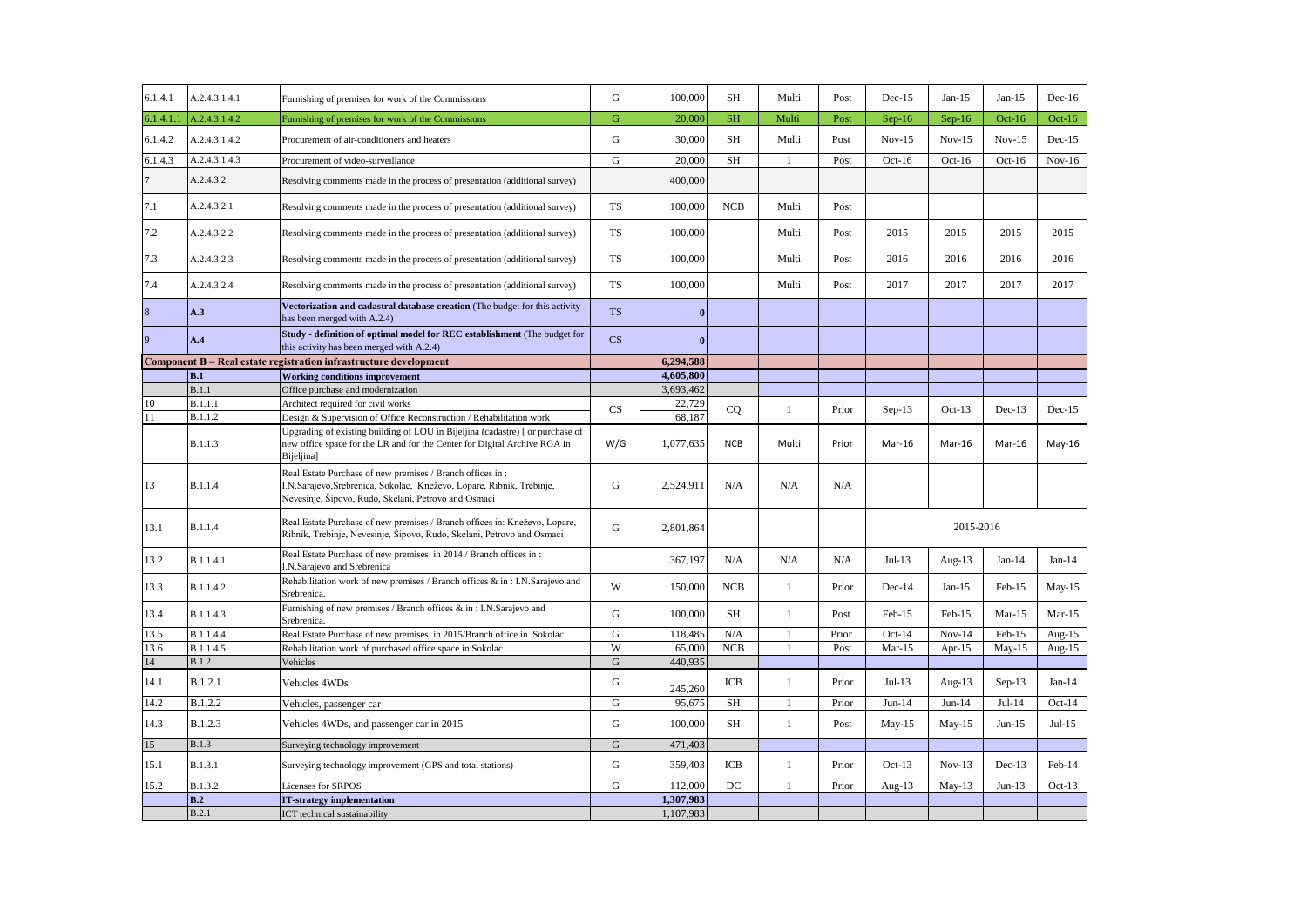| 16       | B.2.1.1            | Technical Assistance for QA/QC, ICT Strategy update, others                         | CS                     | 113,645          | CQ/IC            | Multi          | Prior | $Sep-16$                    | $Nov-16$  | $Dec-16$  |           |
|----------|--------------------|-------------------------------------------------------------------------------------|------------------------|------------------|------------------|----------------|-------|-----------------------------|-----------|-----------|-----------|
| 17       | B.2.1.2            | Equipment for the commisssions and IT equipment                                     | G                      | 504,580          |                  | Multi          |       |                             |           |           |           |
| 17.1     | <b>B.2.1.2.1</b>   | Equipment for the commisssions and IT equipment - phase 1                           | G                      | 304,580          | ICB              | $\mathbf{1}$   | Prior | Aug-13                      | $Sep-13$  | $Nov-13$  | $Jan-14$  |
| 17.2     | B.2.1.2.2          | Equipment for the commisssions and IT equipment - phase 2                           |                        | 134,604          |                  |                |       |                             |           |           |           |
| 17.3     | B.2.1.2.2.1        | Procurement of photocopiers                                                         | G                      | 34,604           | SH               | 1              | Post  | $Feb-15$                    | Feb-15    | $Mar-15$  | $Mar-15$  |
| 17.4     | B.2.1.2.2.2        | Procurement of computer equipment                                                   | G                      | 100,000          | <b>SH</b>        | $\mathbf{1}$   | Post  | $Jul-15$                    | $Jul-15$  | $Jul-15$  | Aug- $15$ |
| 17.5     | B.2.1.2.3          | Equipment for the commisssions and IT equipment - phase 3                           | G                      | 65,396           | <b>SH</b>        | $\mathbf{1}$   | Post  | 2016                        | 2016      | 2016      | 2016      |
| 18       | B.2.1.3            | <b>ORACLE</b> licenses                                                              | $\mathbf G$            | 120,468          | DC               | $\mathbf{1}$   | Prior | $Sep-17$                    | Sep-17    | $Sep-17$  | Oct- $17$ |
| 19       | B.2.1.4            | Communication equipment (LAN/MAN/WAN)                                               | G                      | 369,290          |                  |                |       |                             |           |           |           |
| 19.1     | B.2.1.4.1          | Communication equipment (LAN/MAN/WAN)                                               | G                      | 50,000           | <b>SH</b>        | $\mathbf{1}$   | Prior | $Jul-13$                    | Aug- $13$ | $Sep-13$  | $Nov-13$  |
| 19.2     | B.2.1.4.2          | Lease of the telecommunication lines                                                | G                      | 283,000          | DC               | $\mathbf{1}$   | Prior | Feb-14                      | $Mar-14$  | $Mar-14$  | $Mar-16$  |
| 19.3     | B.2.1.4.3          | Scanners and faxes                                                                  | G                      | 36,290           | <b>SH</b>        | $\overline{1}$ | Post  | Dec/15                      | Dec/15    | Jan/16    | Jan/16    |
|          | <b>B.2.2</b>       | ICT further development and e-services                                              |                        | 200,000          |                  |                |       |                             |           |           |           |
| 20       | B.2.2.1            | REC system further development, incl. e-services                                    | G                      | 100,000          | <b>NCB</b>       | 1              | Post  | $Mar-16$                    | Mar-16    | Apr- $16$ | Apr- $16$ |
| 21       | B.2.2.2            | Personal IDs and Company's IDs data import to the database and data<br>verification | G                      | 100,000          | <b>NCB</b>       | 2              | Post  | $Mar-16$                    | $Mar-16$  | Apr- $16$ | Apr-16    |
|          | <b>B.3</b>         | Cadastral and land book scanning and indexing for digital archives                  |                        | 380,805          |                  |                |       |                             |           |           |           |
| 22       | <b>B.3.1</b>       | Development Digital Archive Strategy and TS for scanning                            | CS                     | $\Omega$         | IC               |                |       |                             |           |           |           |
| 23       | <b>B.3.2</b>       | Equipment for the digital archive                                                   | G                      | 180,805          |                  |                |       |                             |           |           |           |
| 23.1     | B.3.2.1            | Equipment for the digital archive                                                   | G                      | 90.805           | NCB              | $\overline{1}$ | Post  | $Mar-16$                    | $Mar-16$  | $Mar-16$  | $May-16$  |
| 23.2     | B.3.2.2            | Equipment for the digital archive                                                   | G                      | 90,000           | NCB              | $\overline{2}$ | Post  | 2017                        | 2017      | 2017      | 2017      |
| 24       | <b>B.3.3</b>       | Pilot - Cadastral and land book scanning and indexing for digital archives          | W                      | 100,000          | NCB              | $\mathbf{1}$   | Post  | $Jul-16$                    | $Jul-16$  | Aug- $16$ |           |
| 25       | <b>B.3.4</b>       | Cadastral and land book scanning and indexing for digital archives                  | W                      | 100,000          | NCB              | $\mathbf{1}$   | Post  | $Jul-16$                    | $Jul-16$  | Aug- $16$ |           |
|          |                    | <b>Component C</b> – Policy and Institutional Development, and Project Management   |                        | 2,053,319        |                  |                |       |                             |           |           |           |
|          | C.1                |                                                                                     |                        |                  |                  |                |       |                             |           |           |           |
|          |                    | <b>Policy support</b>                                                               |                        | 272,748          |                  |                |       |                             |           |           |           |
|          | C.1.1              | Studies, by-laws and laws                                                           | CS                     | 159,103          |                  |                |       |                             |           |           |           |
| 26       | C.1.1.1            | Studies and amending laws                                                           | CS                     | 45,458           | IC               | Multi          | Post  | $Jul-16$                    | $Jul-16$  | $Jul-16$  | $Nov-17$  |
| 27       | C.1.1.2            | By-laws                                                                             | CS                     | 113,645          | $\rm{IC}$        | Multi          | Post  | $Jul-16$                    | $Jul-16$  | $Jul-16$  | $Nov-17$  |
| 28       | C.1.2              | Technical assistance                                                                |                        | 113,645          |                  |                |       |                             |           |           |           |
| 28.1     | C.1.2.1            | Technical assistance                                                                | CS                     | 83,645           | IC               | Multi          | Post  | $Jan-16$                    | $Jan-16$  | Feb-16    | Feb-17    |
| 28.2     | C.1.2.2            | Professional literature                                                             | $\mathbf G$            | 30,000           | SH               | Multi          | Post  | $Sep-16$                    | $Sep-16$  | $Sep-16$  | $Oct-16$  |
|          | C <sub>2</sub>     | <b>Institutional development</b>                                                    |                        | 583,225          |                  |                |       |                             |           |           |           |
| 29       | C.2.1              | Sustainability and governance                                                       | <b>CS</b>              | 22,729           |                  |                |       |                             |           |           |           |
| 29.2     | C.2.1.2            | Implementing costs                                                                  | OC                     | 22,729           | <b>SOE</b>       |                |       |                             |           |           |           |
| 35       | C.2.3              | Capacity building and training                                                      |                        | 560,496          |                  |                |       |                             |           |           |           |
| 35.1     | C.2.3.1            | GA staff (including commision staff)                                                | TR                     | 102,281          | <b>SOE</b>       |                |       | <b>Annual Training Plan</b> |           |           |           |
| 35.2     | C.2.3.2            | Legal administration staff for RS MoJ                                               |                        | 375,029          |                  |                |       |                             |           |           |           |
| 35.3     | C.2.3.2.1          | Training of judiciary and private sector                                            | <b>TR</b>              | 210,029          | <b>SOE</b>       |                |       | <b>Annual Training Plan</b> |           |           |           |
| 35.4     | C.2.3.2.2          | Expenditures incurred in connection with training and other operational costs       | <b>OC</b>              | 15,000           | <b>SOE</b>       |                |       |                             |           |           |           |
| 35.5     | C.2.3.2.2.1        | Adaptation works of premises under jurisdiction of the MOJ                          | W                      | 10,000           | <b>SH</b>        |                | Post  | $Dec-16$                    | $Dec-16$  | $Dec-16$  | $Dec-16$  |
| 35.6     | C.2.3.2.3          | Recruitment of consultant for the organisation of education                         | $\overline{\text{CS}}$ | 37,500           | IC               | $\overline{1}$ | Post  | $Feb-15$                    | $Feb-15$  | $Feb-15$  | $Mar-17$  |
| 35.7     | C.2.3.2.4          | Procurement of necessary material and technical equipment                           | $\mathbf G$            | 102,500          |                  | $\overline{2}$ | Post  |                             |           |           |           |
| 35.8     | C.2.3.2.4.1        | Procurement of IT equipment                                                         | G                      | 72,500           | <b>SH</b>        | $\mathbf{1}$   | Post  | $Sep-16$                    | $Nov-16$  | $Nov-16$  | $Dec-16$  |
| 35.9     | C.2.3.2.4.2        | Procurement of furniture                                                            | G                      | 30,000           | <b>SH</b>        | $\mathbf{1}$   | Post  | $Sep-16$                    | $Oct-16$  | $Nov-16$  | $Dec-16$  |
| 36       | C.2.3.3            | Stakeholders                                                                        | <b>TR</b>              | 15,529           | <b>SOE</b>       |                |       | Annual Training Plan        |           |           |           |
| 37       | C.2.3.4            | Management for GA                                                                   | TR                     | 11,365           | <b>SOE</b>       |                |       | <b>Annual Training Plan</b> |           |           |           |
| 38<br>39 | C.2.3.5<br>C.2.3.6 | Study tours and workshop                                                            | <b>TR</b><br>CS        | 34,094<br>22,200 | <b>SOE</b><br>IC |                |       | <b>Annual Training Plan</b> | $Dec-13$  | $Dec-13$  |           |